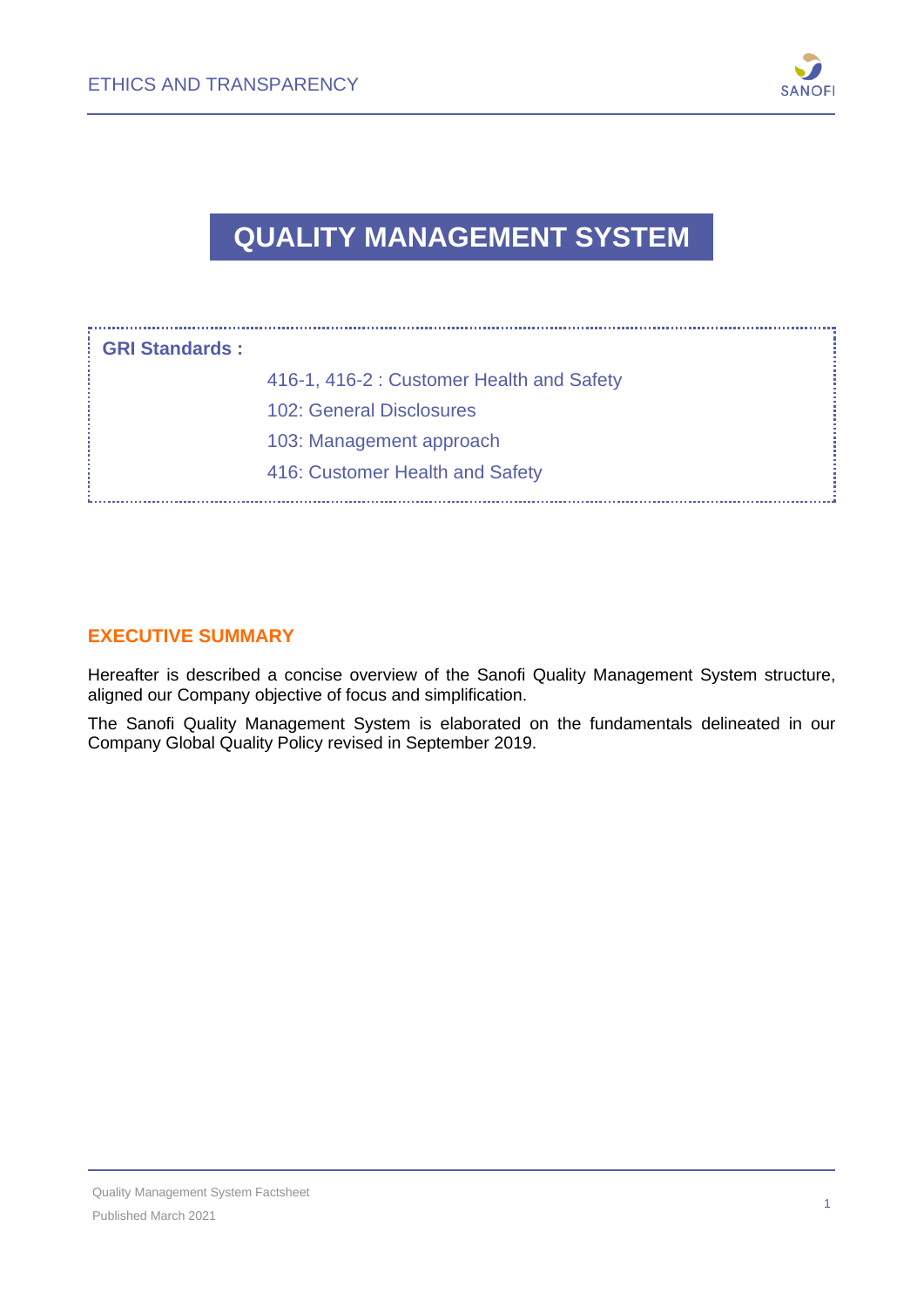# **TABLE OF CONTENTS**

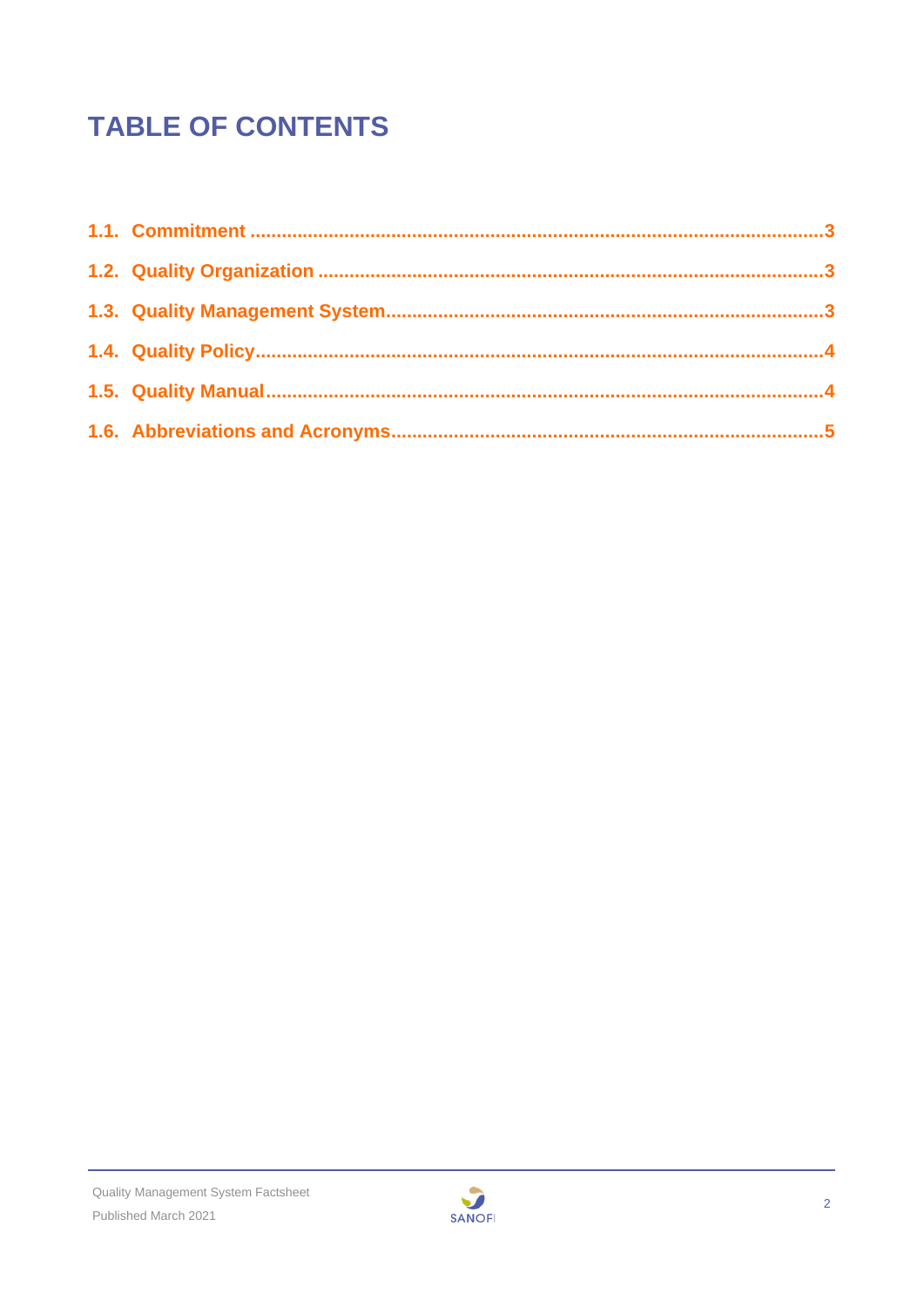#### <span id="page-2-0"></span>**1.1. Commitment**

Quality commitment to patients leads Sanofi to provide safe and effective products and services throughout the world that are developed, manufactured, distributed and marketed in compliance with the regulatory requirements and the Sanofi Quality Management System (QMS).

### <span id="page-2-1"></span>**1.2. Quality Organization**



The Sanofi Chief Quality Officer is directly responsible to the Chief Executive Officer for defining the Sanofi Quality Policy, coordinating its implementation across the relevant Sanofi entities and ensuring compliance with the related regulatory and Company requirements. The Sanofi Chief Quality Officer is the representative of the Sanofi Senior Management for quality related matters.

The Sanofi Chief Quality Officer reports operationally to the Executive Vice President of Global Industrial Affairs, and is a core team member of the Sanofi Global Industrial Affairs Council, the Sanofi Global Risk Committee and the Sanofi Global Compliance Committee.

#### <span id="page-2-2"></span>**1.3. Quality Management System**

The Sanofi Quality Management System (QMS) framework and principles are fully aligned with the ICH Quality Guideline Q10 on Pharmaceutical Quality System.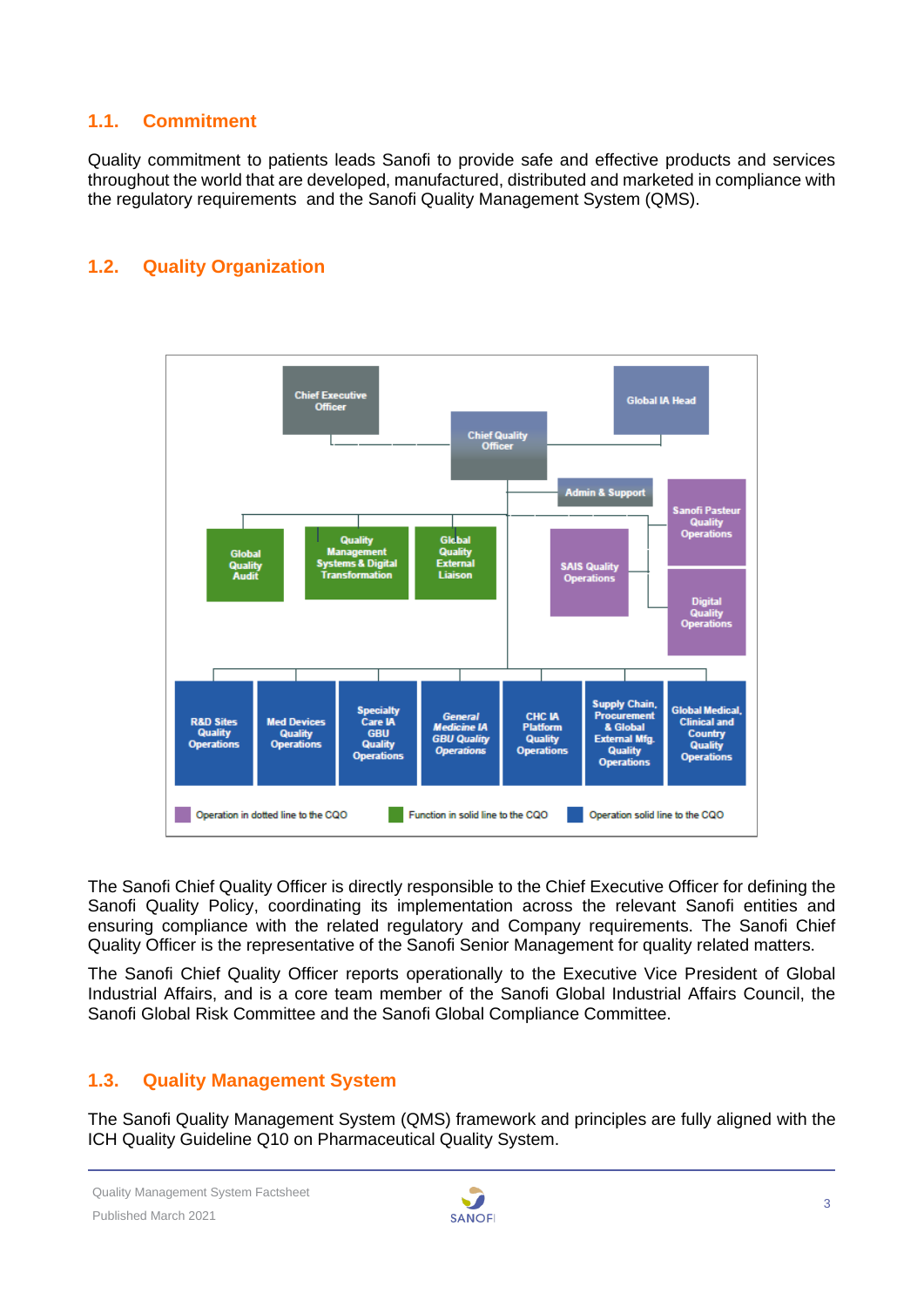The Sanofi QMS is intended to ensure that Sanofi products and services satisfy the expectations of our patients, customers and other public health needs, in full compliance with applicable GxP regulations (GCP, GDP, GLP, GCLP, GMP, GRP & GVP) and other health-related requirements.

This is One Quality System that applies to all types of Sanofi products and services throughout their life-cycle from research to development, manufacturing, distribution and discontinuation for established and innovative products. It is operated in a flexible and adaptable model to include quality standards specific to each profile class of the Sanofi product portfolio. It is constantly evolving to ensure continuous improvement and anticipate regulatory developments, to support the needs of our Global Business Units and Global Functions.

The electronic tools supporting the Sanofi QMS are also evolving to leverage the new technologies. This digital transformation program is meant to strengthen our capabilities to continuously improve our systems and processes.

At each site involved in research & development, manufacturing and distribution activities, or at each country commercial office within Sanofi, a Quality Head or Manager is appointed to define, implement, manage and control the Quality Management Systems locally, in order to ensure the quality of products and services, and to guarantee compliance with applicable regulatory requirements and the Sanofi QMS.

#### <span id="page-3-0"></span>**1.4. Quality Policy**

| <b>SANOFI</b>                                                                                                             |                                                                                                                                        |  |  |
|---------------------------------------------------------------------------------------------------------------------------|----------------------------------------------------------------------------------------------------------------------------------------|--|--|
|                                                                                                                           |                                                                                                                                        |  |  |
| <b>Empowering Life</b>                                                                                                    | Donner toute sa force à la vie                                                                                                         |  |  |
| Our Quality commitment to patients leads us to                                                                            | Notre engagement Qualité envers les patients nous                                                                                      |  |  |
| provide safe and effective products and services                                                                          | conduit a mettre a disposition, partout dans le monde,                                                                                 |  |  |
| throughout the world that are developed,                                                                                  | des produits et des services sûrs et efficaces qui sont                                                                                |  |  |
| manufactured, distributed and marketed in                                                                                 | développés, fabriqués, distribués et commercialisés                                                                                    |  |  |
| compilance with the requiatory requirements and                                                                           | dans le respect des exigences réglementaires et des                                                                                    |  |  |
| our Company values: Integrity, courage, respect                                                                           | valeurs de notre Compagnie : Intégrité, courage,                                                                                       |  |  |
| and teamwork.                                                                                                             | respect et travail en équipe.                                                                                                          |  |  |
| Our Quality System is described in our Quality                                                                            | Notre Système Qualité est décrit dans notre Manuel                                                                                     |  |  |
| Manual and must be deployed by all, at all levels                                                                         | Qualité et doit être déployé par tous, à tous les                                                                                      |  |  |
| of Sanofi. This Quality System is both Integrated                                                                         | niveaux de Sanofi. Ce Système Qualité est à la fois                                                                                    |  |  |
| and segmented, Integrated, It ensures patient                                                                             | Intégré et segmenté, Intégré, Il permet de garantir la                                                                                 |  |  |
| safety and is meeting the expectations of our                                                                             | sécurité des patients et de répondre aux attentes de                                                                                   |  |  |
| customers in a coherent and harmonized way.                                                                               | nos cilents de façon cohérente et harmonisée.                                                                                          |  |  |
| Segmented, it includes standards specific to                                                                              | Segmenté, il comprend des standards propres à                                                                                          |  |  |
| each field, allowing the adaptation to the specific                                                                       | chaque domaine, afin de s'adapter aux régles                                                                                           |  |  |
| rules of our various activities and fostering their                                                                       | spécifiques de nos différentes activités et de favoriser                                                                               |  |  |
| competitiveness. It applies to all types of                                                                               | leur compétitivité. Il s'applique à tous les types de                                                                                  |  |  |
| products and services, whether established or                                                                             | produits et de services, bien établis ou innovants, à                                                                                  |  |  |
| innovative, at all stages of their life cycle. It is                                                                      | toutes les étapes de leur cycle de vie. Il évolue                                                                                      |  |  |
| constantly evolving to anticipate requiatory                                                                              | constamment pour anticiper les évolutions                                                                                              |  |  |
| developments and to support the needs of our                                                                              | réglementaires et répondre aux besoins de nos Unités                                                                                   |  |  |
| Global Business Units and activities.                                                                                     | Commerciales Globales et de nos activités.                                                                                             |  |  |
| Regulatory compilance is a prerequisite for our                                                                           | Notre Système Qualité tient pour prérequis la                                                                                          |  |  |
| Quality System, which is based on the principle                                                                           | compilance réglementaire et est basé sur le principe                                                                                   |  |  |
| of quality risk management and continuous                                                                                 | de la gestion du risque qualité et de l'amélioration                                                                                   |  |  |
| Improvement. Advanced digitalized data                                                                                    | continue. Une gestion moderne et digitalisée des                                                                                       |  |  |
| management allows us to improve our                                                                                       | données nous permet d'améllorer notre connaissance                                                                                     |  |  |
| knowledge of our products, services, patients                                                                             | de nos produits, services, patients et environnement,                                                                                  |  |  |
| and environment and contributes to the                                                                                    | et participe à promouvoir l'innovation au sein de                                                                                      |  |  |
| promotion of Innovation within Sanofi.                                                                                    | Sannfl                                                                                                                                 |  |  |
| The Quality Culture, made real by each member<br>of Sanoti, assists with the development of people<br>within our Company. | La Culture Qualité, vécue par chaque membre de<br>développement<br>Sanofi<br>participe au<br>des<br>collaborateurs de notre Compagnie. |  |  |
| Thanks to the individual commitment of all to this                                                                        | Grace à l'engagement individuel de tous pour cet état                                                                                  |  |  |
| Quality Mindset, combining collective ambition                                                                            | d'esprit Qualité, alliant ambition collective et humilité                                                                              |  |  |
| and individual humlity at all levels of Sanon, we                                                                         | Individuelle, à tous les niveaux de Sanofi, nous serons                                                                                |  |  |
| will be empowering life.                                                                                                  | en mesure de donner toute sa force à la vie.                                                                                           |  |  |
| ctember 2019<br>المدرو<br><b>Paul Hudson</b>                                                                              | Septembre 2019<br>Philippe Germanaud                                                                                                   |  |  |
| <b>Chief Executive Officer</b>                                                                                            | <b>Chief Quality Officer</b>                                                                                                           |  |  |

The Sanofi Quality Policy signed by Paul Hudson and Philippe Germanaud, respectively Chief Executive Officer and Chief Quality Officer delineates the fundamentals and gives the vision of what Quality is for Sanofi people, products and services, for the benefit of our patients and customers.

*Available at the [Sanofi Document Center](https://www.sanofi.com/en/our-responsibility/documents-center/)*

#### <span id="page-3-1"></span>**1.5. [Quality Manual](https://www.sanofi.com/media/Project/One-Sanofi-Web/sanofi-com/common/docs/download-center/Global-Quality-Manual_v5.0_Nov2017.pdf)**

In line with our Company objective of focusing on growth, leading with innovation, accelerating efficiency and reinventing the way we work, the Sanofi Quality Manual provides to all Sanofi personnel as well as external partners and regulators a concise and useful overview of the Sanofi QMS structure and related key processes.

Quality Management System Factsheet Published March 2021